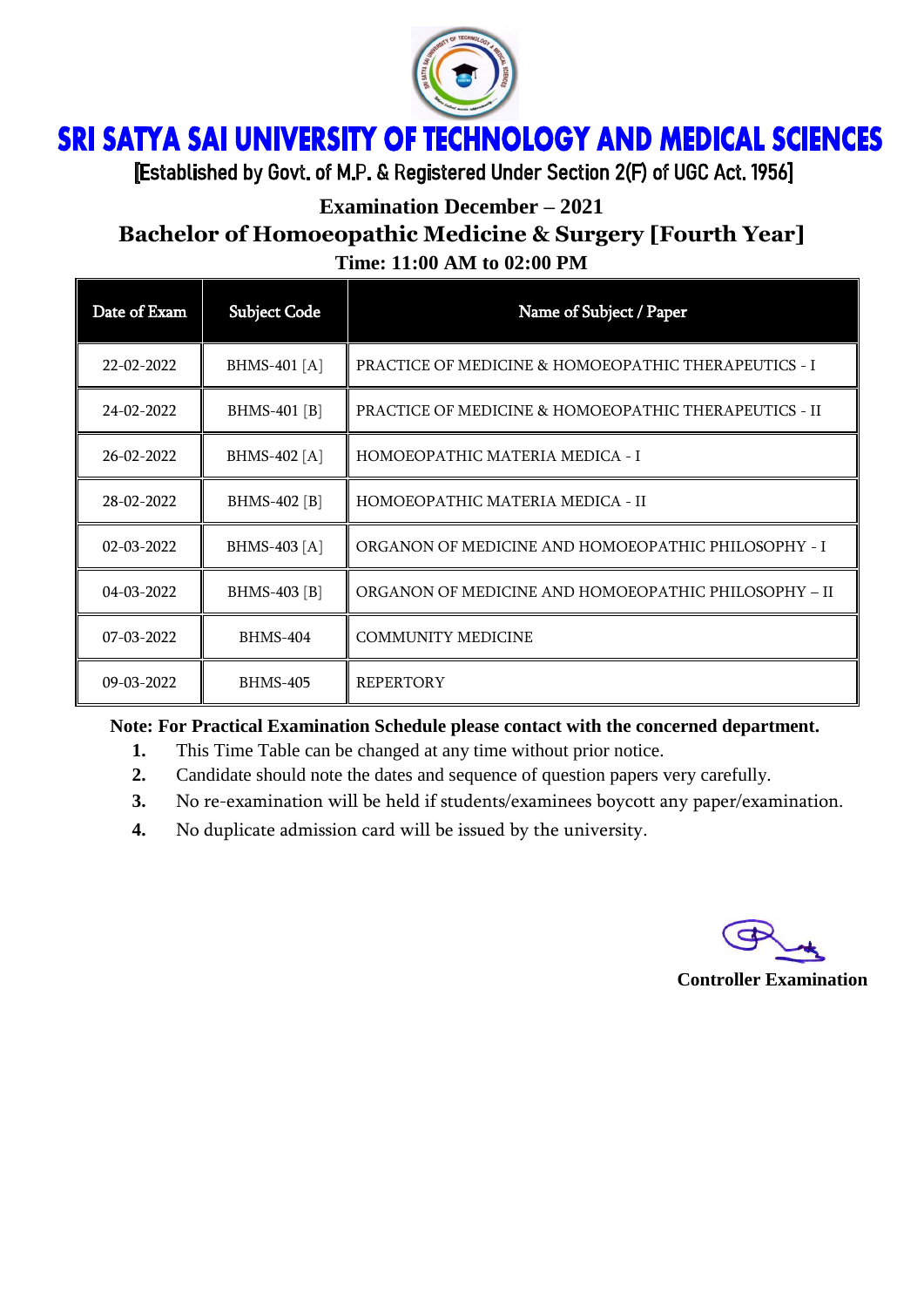

## ì Ï

[Established by Govt. of M.P. & Registered Under Section 2(F) of UGC Act. 1956]

**Examination December – 2021**

# **Bachelor of Homoeopathic Medicine & Surgery [Second Year] Time: 12:00 PM to 03:00 PM**

| Date of Exam | <b>Subject Code</b> | Name of Subject / Paper                   |
|--------------|---------------------|-------------------------------------------|
| 22-01-2022   | BHMS-201            | HOMOEOPATHIC MATERIA MEDICA               |
| 24-01-2022   | <b>BHMS-202</b>     | ORGANON OF MEDICINE                       |
| 27-01-2022   | <b>BHMS-203</b>     | <b>FORENSIC MEDICINE &amp; TOXICOLOGY</b> |
| 29-01-2022   | BHMS-204 [A]        | PATHOLOGY & MICROBIOLOGY-I                |
| 31-01-2022   | BHMS-204 [B]        | PATHOLOGY & MICROBIOLOGY-II               |

## **Note: For Practical Examination Schedule please contact with the concerned department.**

- **1.** This Time Table can be changed at any time without prior notice.
- **2.** Candidate should note the dates and sequence of question papers very carefully.
- **3.** No re-examination will be held if students/examinees boycott any paper/examination.
- **4.** No duplicate admission card will be issued by the university.

**Controller Examination**